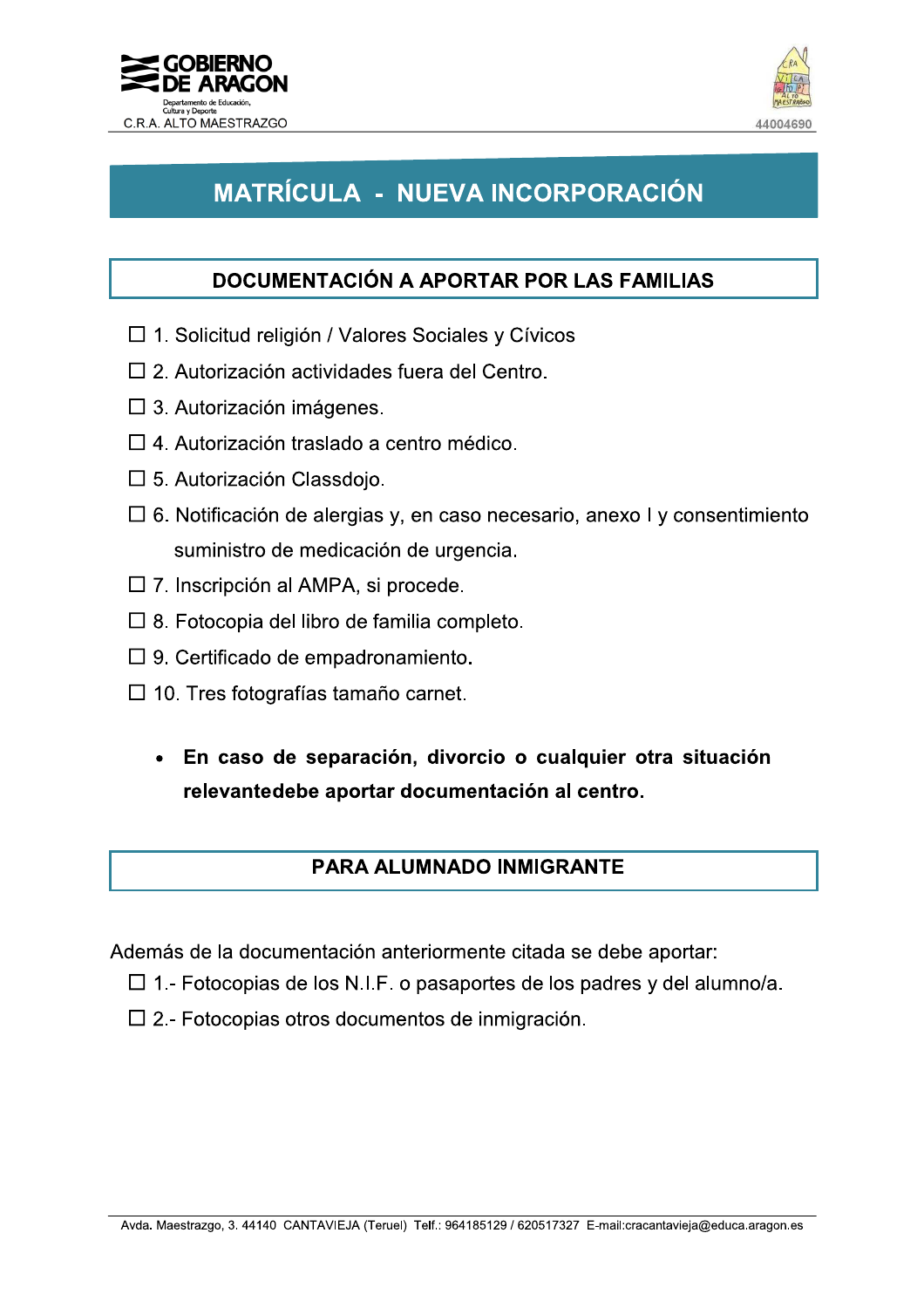



| <b>CENTRO:</b> C.R.A. Alto Maestrazgo |  |
|---------------------------------------|--|
|                                       |  |

| <b>NIVE</b><br>wa aanaanaanaanaanaanaanaanaanaanaa |  |
|----------------------------------------------------|--|

PADRE / MADRE / TUTOR del alumno/a arriba reseñado, expresa su deseo de que su hijo/a curse enseñanza de: (márquese con una cruz)

 $\Box$  RELIGIÓN CATÓLICA.

 $\Box$  VALORES SOCIALES Y CÍVICOS.

EL PADRE, MADRE O TUTOR/A,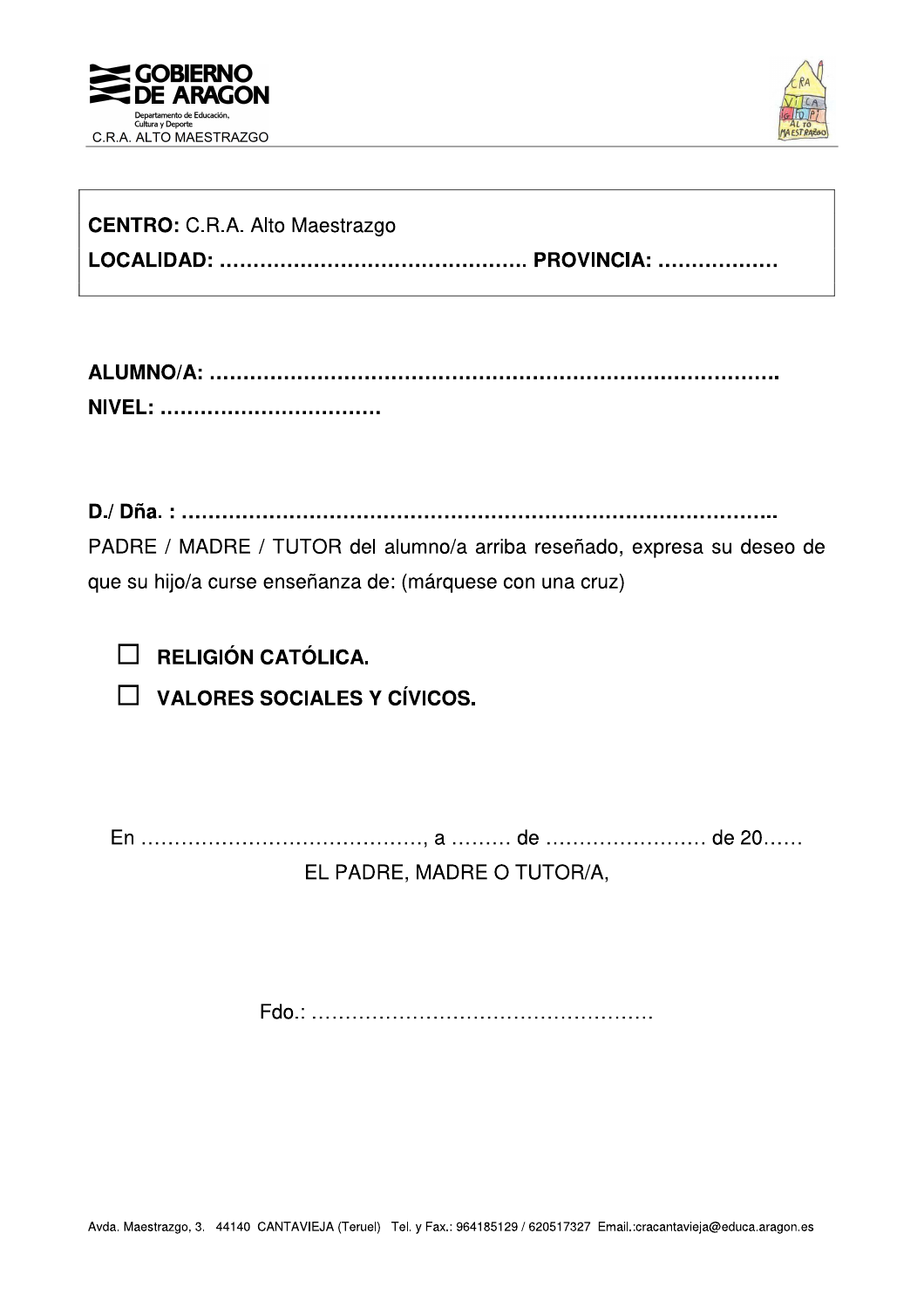



## **AUTORIZACIONES**

(Márquese con una cruz lo que proceda)

#### **AUTORIZACIÓN SALIDAS:**

- $\Box$  Autorizo
- $\Box$  No autorizo

A mi hijo/a a realizar actividades docentes en horario lectivo fuera del recinto escolar.

### **AUTORIZACIÓN IMÁGENES:**

- $\Box$  Autorizo
- $\Box$  No autorizo

A mostrar la imagen de mi hijo/a, tanto en fotografías como en vídeos en publicaciones y/o revistas de carácter informativo y/o educativo.

### **AUTORIZACIÓN CLASSDOJO:**

- $\Box$  Autorizo
- $\Box$  No autorizo

A la creación de una cuenta en Classdojo para mi hijo/a. Asimismo, facilito los siguientes datos para poder estar conectado con su clase y acceder a su portfolio digital:

Dirección / direcciones de e-mail: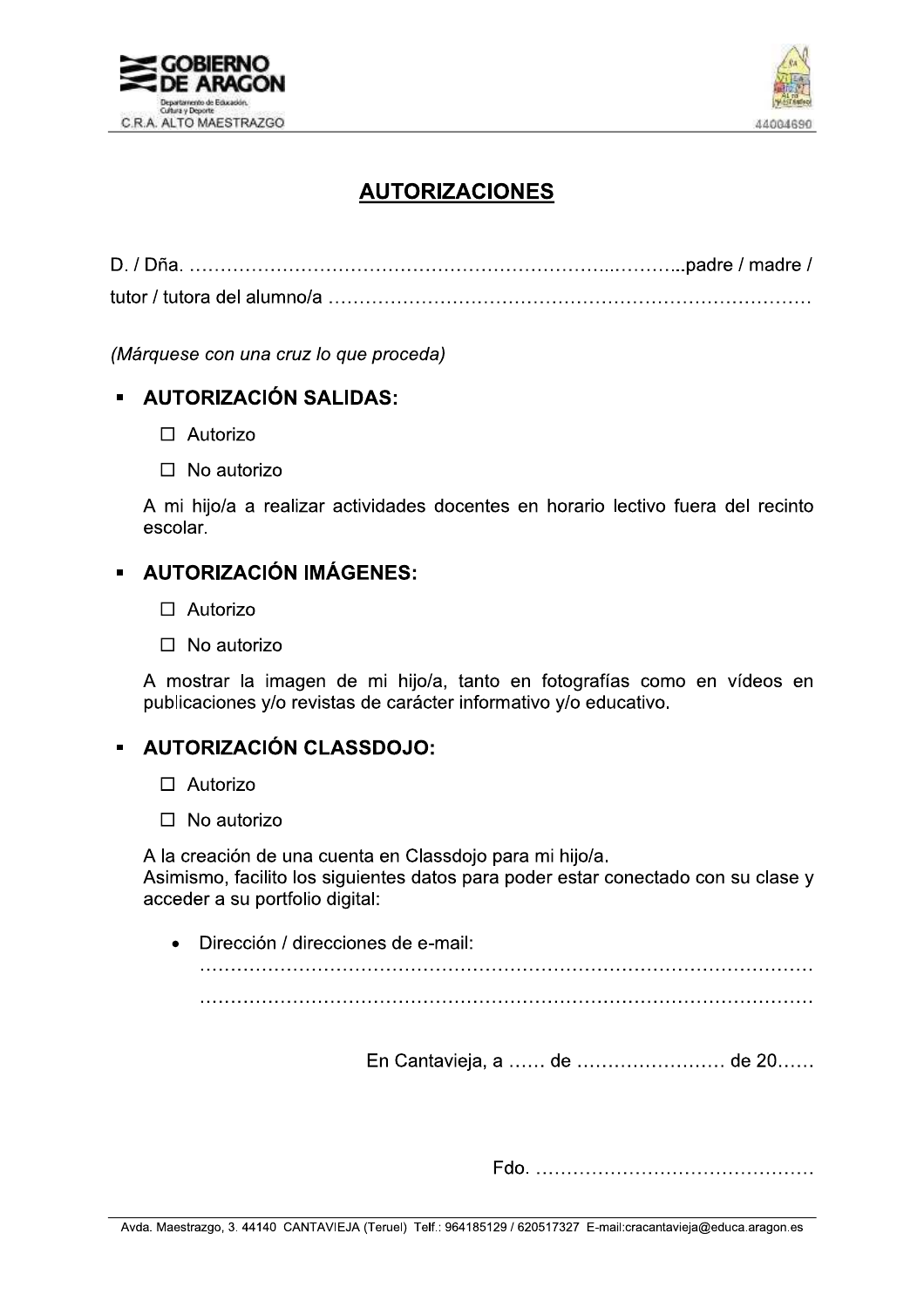



### AUTORIZACIÓN - TRASLADO A CENTRO MÉDICO

**SOLICITO** y a la vez **AUTORIZO** a que en caso de necesidad sanitaria mi hijo/a pueda ser trasladado/a a un centro médico utilizando algún vehículo particular o público tanto del personal del centro como de algún otro adulto presente en aquel momento.

A la vez. ME COMPROMETO que en caso de que durante el traslado sucediese algún percance, incidente, accidente o cualquier otra denominación que se le pueda dar, a NO RESPONSABILIZAR a la escuela, conductor o propietario del vehículo en cuestión, del mismo. Por lo tanto, **RENUNCIO** a realizar reclamación alguna y a solicitar indemnizaciones (excepto las que se puedan derivar de la póliza de seguro del vehículo en cuestión).

 $SI$ 

**NO** 

Este documento será válido mientras dure la escolarización de mi hijo/a en el CRA Alto Maestrazgo.

EL PADRE, MADRE O TUTOR/A,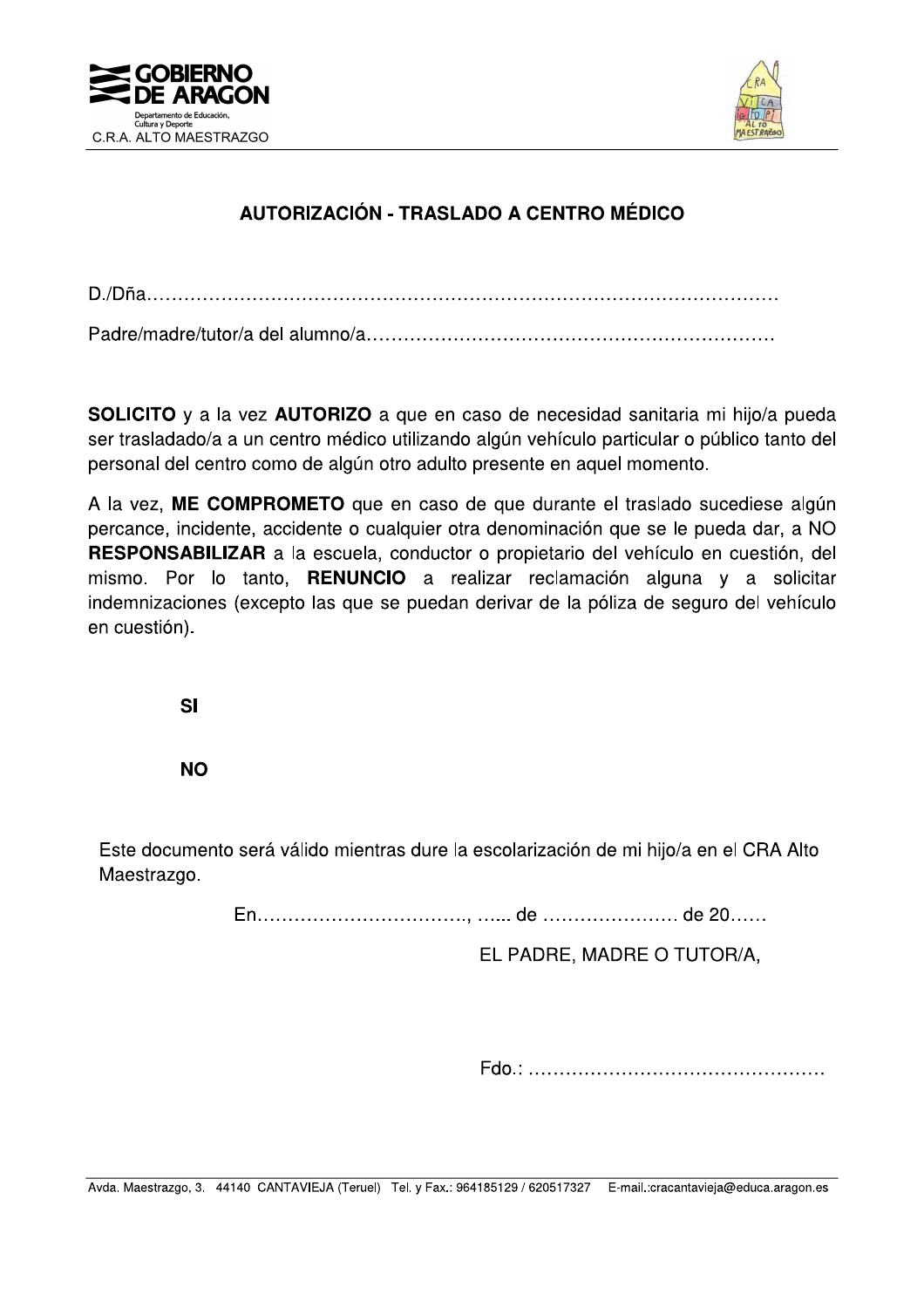



## **ANEXOI**

### PRESCRIPCIÓN MÉDICA, ATENCIÓN EDUCATIVA EN TIEMPO **ESCOLAR POR PERSONAL NO SANITARIO, CONSENTIMIENTO FAMILIAR Y EXENCIÓN DE RESPONSABILIDADES**

|          | Se le debe administrar en horario escolar la siguiente medicación: |
|----------|--------------------------------------------------------------------|
| $\equiv$ |                                                                    |
|          |                                                                    |
|          |                                                                    |
|          |                                                                    |
| $\sim$   |                                                                    |
| $\sim$   |                                                                    |
|          |                                                                    |
|          |                                                                    |
|          |                                                                    |
|          |                                                                    |

Se le deben realizar en horario escolar las siguientes actuaciones:

### **ADMINISTRACIÓN EN SITUACIÓN DE EMERGENCIA:**

Puede presentar la siguiente situación de emergencia: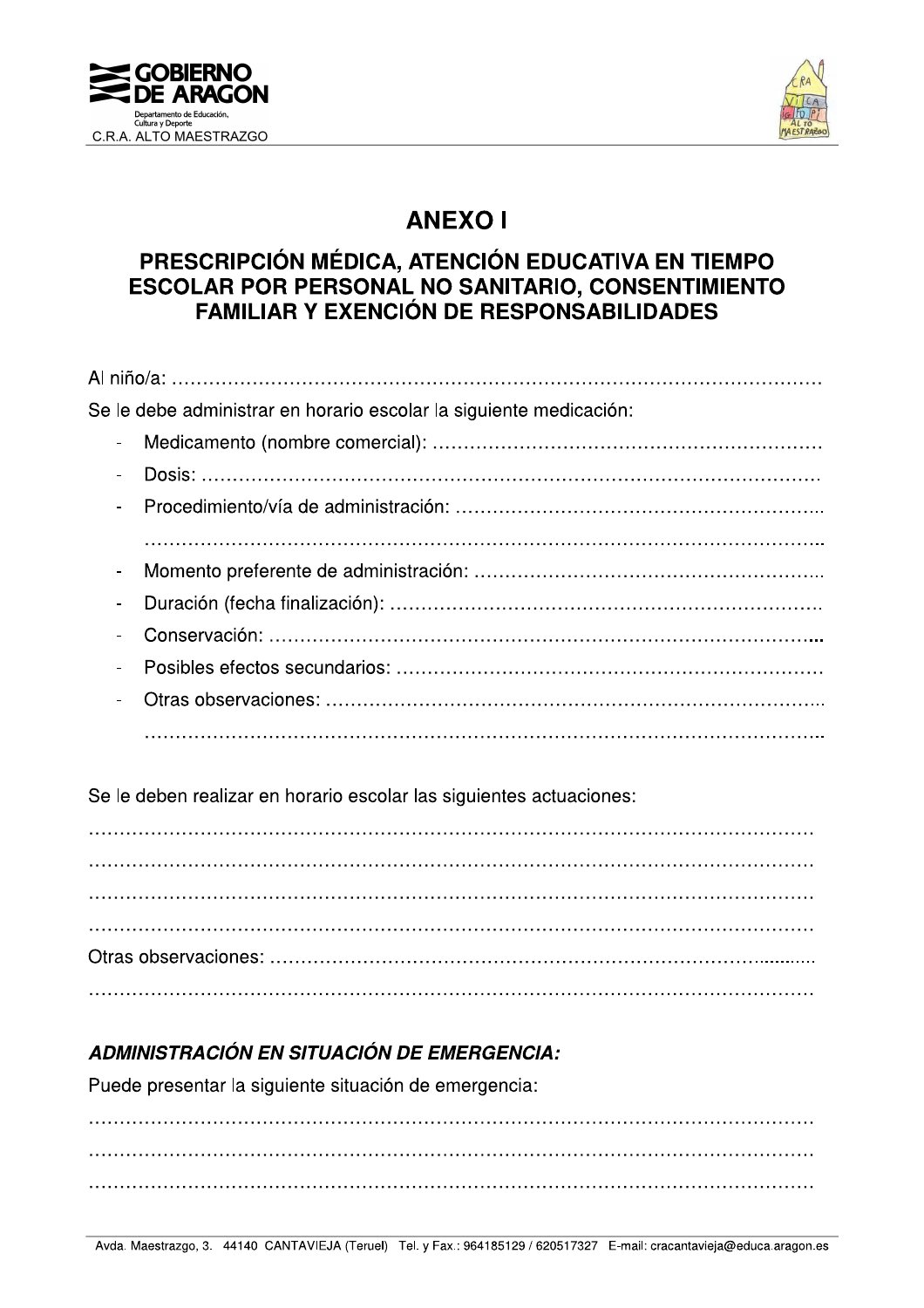



Que el profesional del centro docente podrá identificar según los síntomas o signos que se señalan:

En ese momento, deberá realizar la siguiente intervención:

- 
- $\overline{a}$  $\overline{a}$  $\overline{a}$

Fecha: ..............................

Nº Colegiación: .................................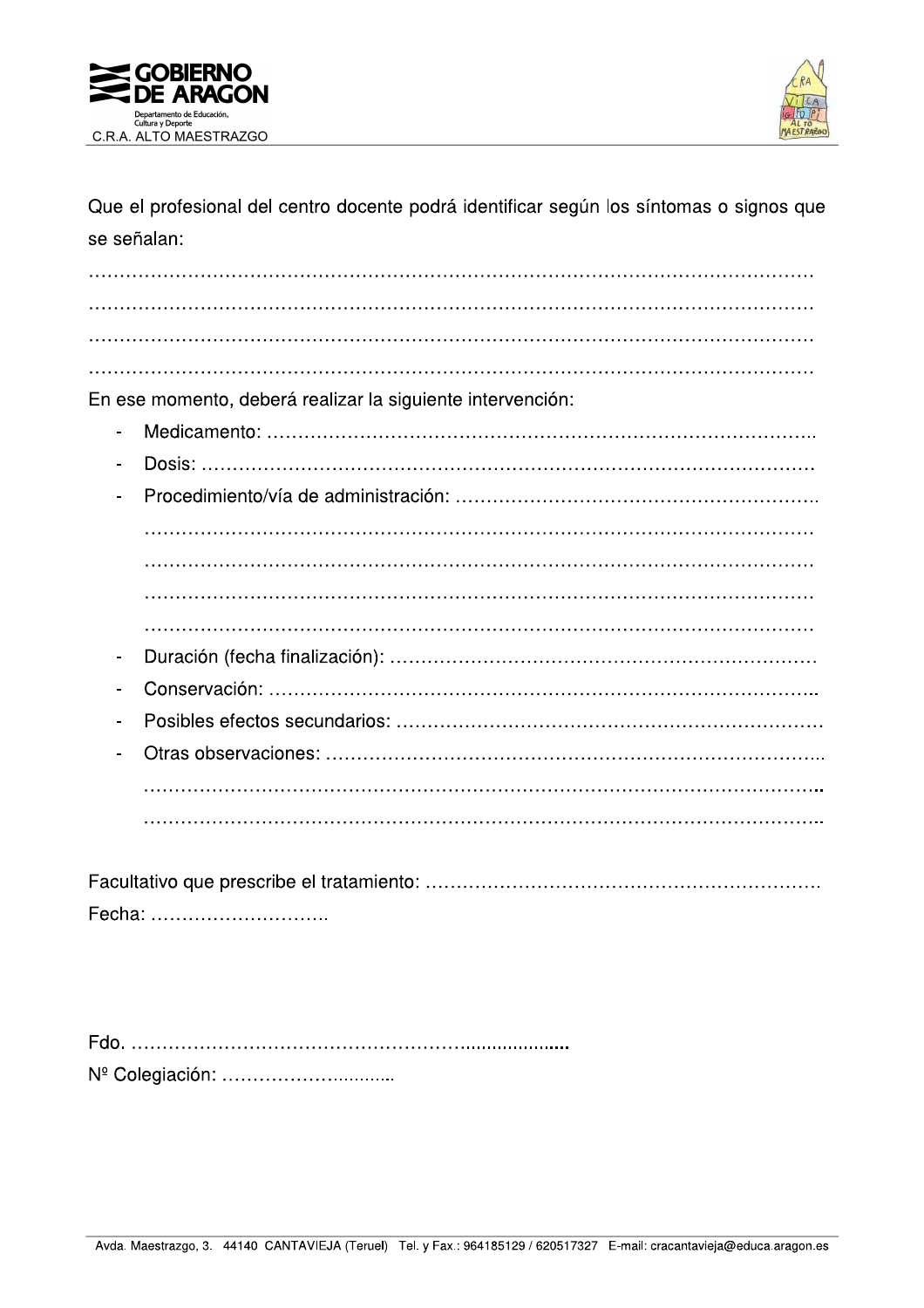



## **CONSENTIMIENTO DEL PADRE, MADRE, TUTOR O TUTORA LEGAL**

**EXPRESO:** 

- Que he sido informado por el facultativo arriba firmante de todos los aspectos relativos a la administración prescrita en tiempo escolar y por parte de personal no sanitario en el centro docente-
- Que he recibido del centro docente la información sobre el procedimiento que se va a seguir para atender y administrar el medicamento en situaciones de emergencia y señalo que estoy conforme con el citado procedimiento.

Por lo tanto, AUTORIZO que se administre a mi hijo/a el medicamento descrito anteriormente por parte del personal no sanitario del centro docetnre y me hago totalmente responsable de esta decisión, liberando al centro educativo y al personal no sanitario de cualquier responsabilidad y de cualquier contraindicación que pueda aparecer como resultado del suministro del medicamento y/o actuación prescrita a mi hijo/a.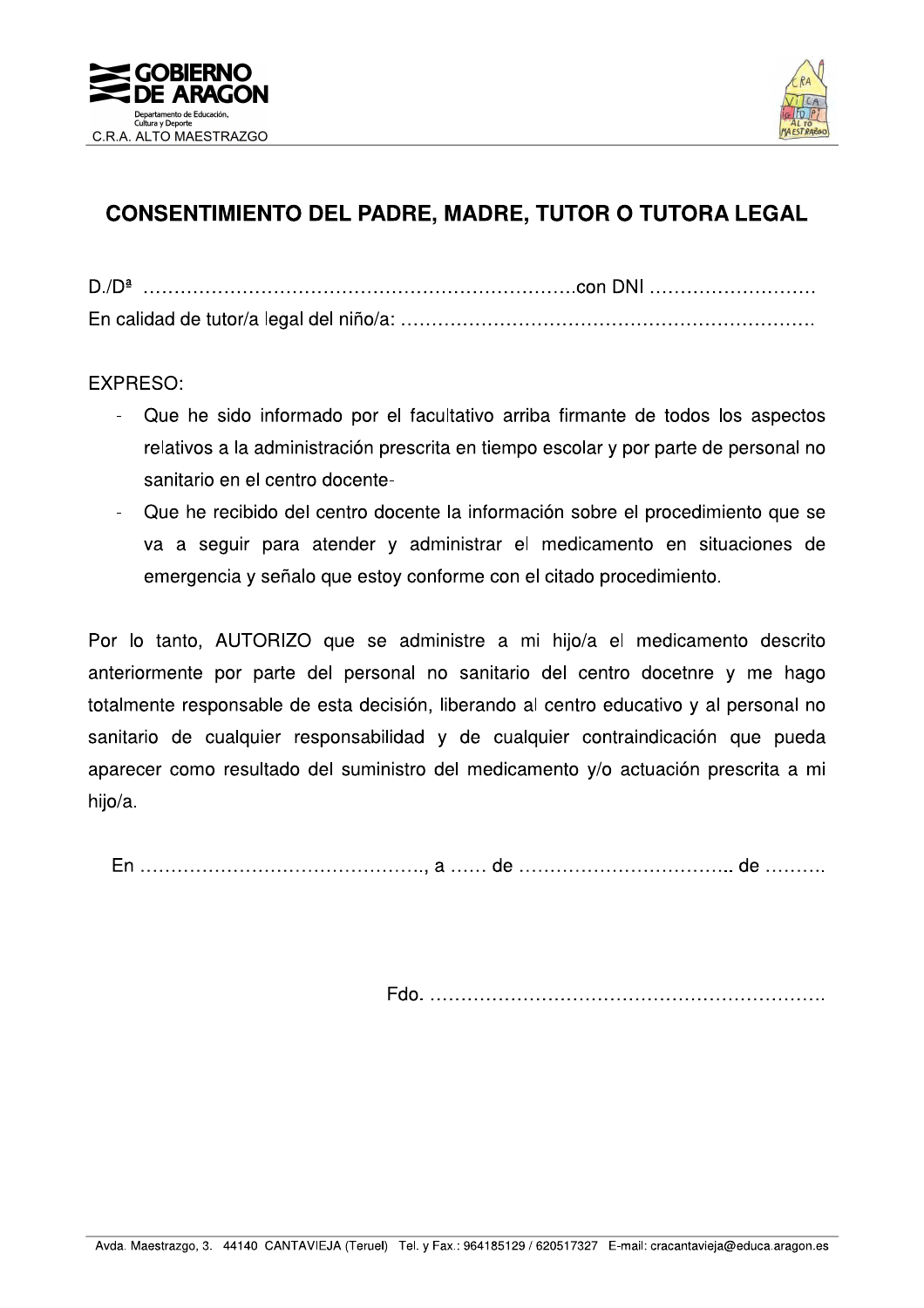



# **NOTIFICACIÓN ALERGIAS**

INFORMO que a mi hijo/a le han sido diagnosticadas las siguientes alergias y/o intolerancias:

EL PADRE, MADRE O TUTOR/A,

En caso de precisar medicación de urgencia, la familia debe cumplimentar el anexo I y el consentimiento incluidos en el Plan de Atención Sanitaria del Centro según la RESOLUCIÓN de 7 de Noviembre de 2017, de la Dirección General de Ordenación Académica, la Dirección Gerencia del Servicio Aragonés de Salud y la Dirección General de Salud Pública, por la que se dictan instrucciones relativas a la organización y el funcionamiento de la atención sanitaria no titulada en los centros docentes de la Comunidad Autónoma de Aragón.